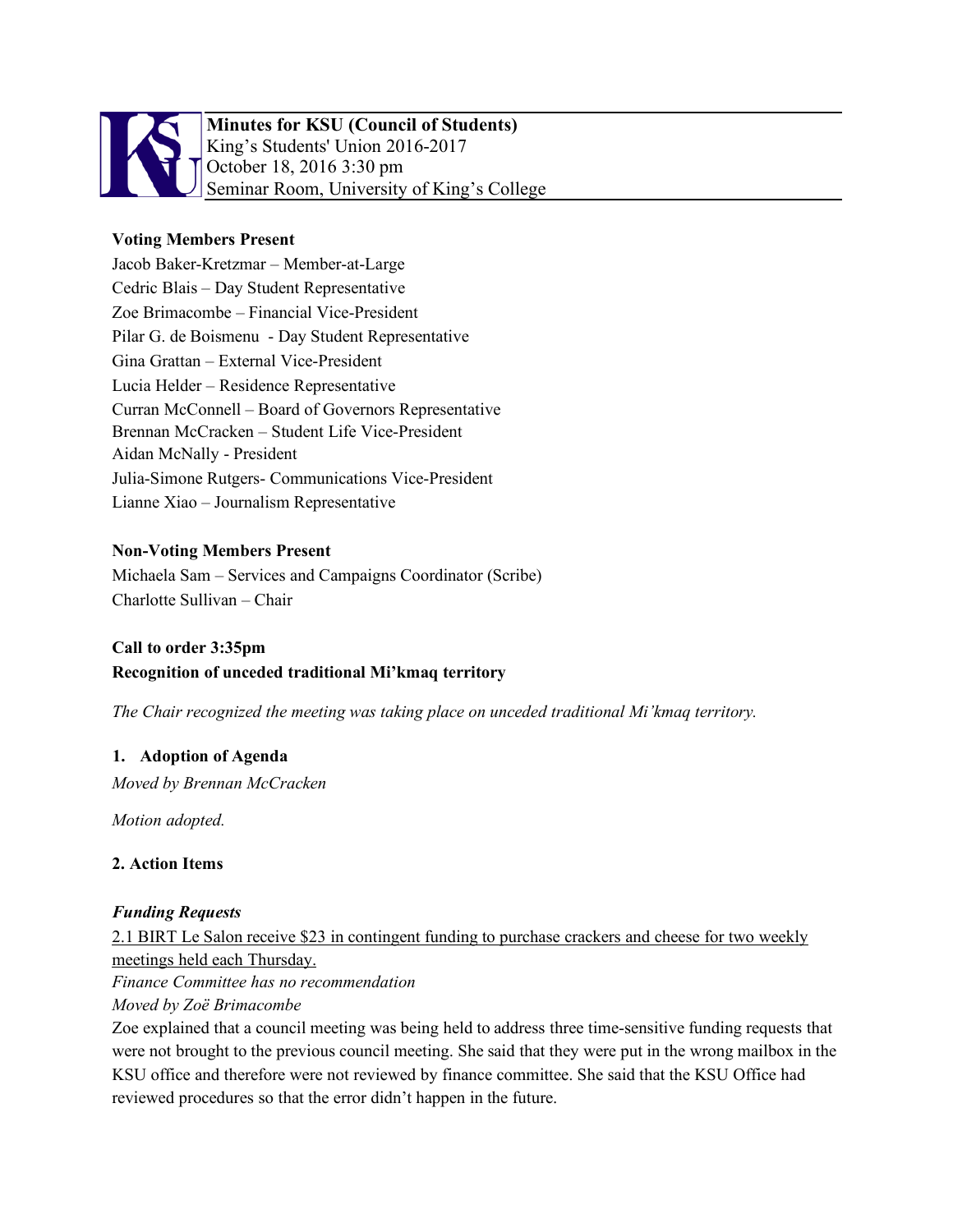She said that Le Salon was requesting money for crackers and cheese for two weekly meetings. She recommended councillors vote in favour of the motion.

*Motion adopted.*

2.2 BIRT Le Salon receive \$112 in contingent funding to partially subsidize eight students' tickets to the Live From the MET screening of Don Giovanni on October 22nd. *Finance Committee has no recommendation Moved by Zoë Brimacombe*

Zoë said that there was a second funding request from Le Salon. She said that this one of the first times the society was hosting an event other than their regular meetings. She said that the funding request was for the KSU to help subsidize the cost of eight students to attend a screening of an opera. She said that the cost per ticket was \$28.

Brennan McCracken spoke in favour of the motion. He said he thought it was a good event for an active society.

Jacob Baker-Kretzmar asked what kind of precedence there was for funding requests for societies to see shows.

Zoë said that she was unsure but that in her experience there was precedence for funding requests used to subsidize the cost of a trip.

Aidan McNally said that she didn't expect this type of funding request to be a regular occurrence from the society. She said that Le Salon frequently makes modest funding requests and that it's very exciting to see that they were getting off the quad.

Cédric Blais spoke in favour of the funding request. He said that the society was awesome.

Curran McConnel said that it wasn't immediately clear to him what the live screening of Don Giovanni had to do with the mandate of the society.

Zoë Brimacombe said that the opera was in French. She said that the society also wrote in their request that opera was important in the time of Parisien salons. She said that it was also an event hosted by the society open to students that wouldn't regularly be able to make their scheduled meetings.

### *Motion adopted.*

2.3 BIRT the King's Outdoor and Sustainability Society receive \$248.97 in contingent funding to help cover the costs of a McNabs Island Hike and Overnight Trip for 20 students on October 22nd and 23rd. *Finance Committee has no recommendation*